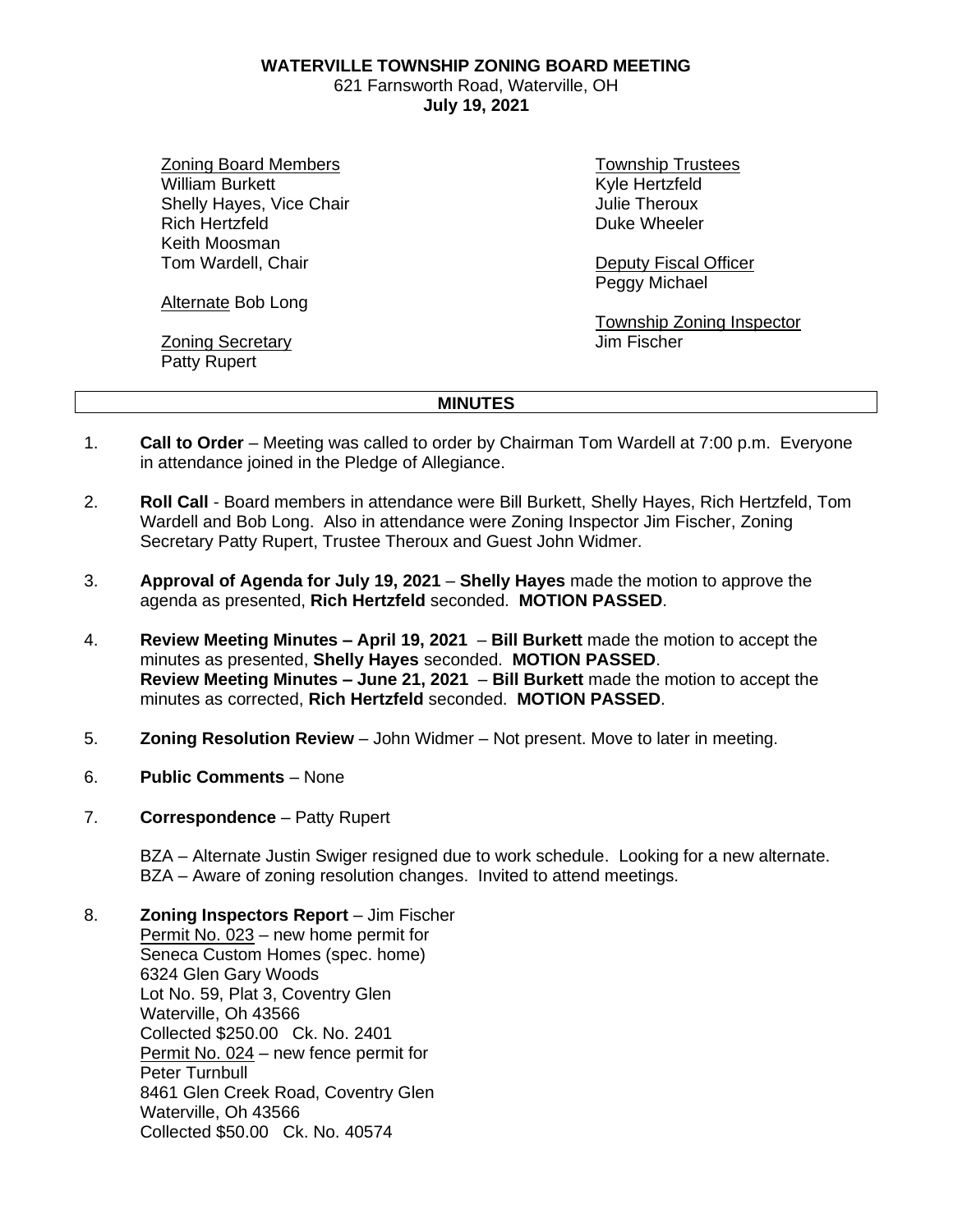Permit No. 025 – new accessory building permit for Adam Hinton 11441 Stiles Road Whitehouse, Oh 43571 Collected \$ 300.00 Ck. No. 2589 Permit No. 026 – new in ground pool permit for Ken and Maureen Freeman 8533 Glen Gary Woods, Coventry Glen Waterville, Oh 43566 Collected \$300.00 Ck. No. 8250 Permit No. 027 – new accessory building permit for Jessica and Steven Myers (10 x 16 shed) 6348 Glen Gary Woods, Coventry Glen Waterville, Oh 43566 Collected \$100.00, Ck. No. 5219 Permit No. 028 – new accessory building permit for Gary Wise (24 x 32 garage) 11855 Neapolis Waterville Road Whitehouse, Oh 43571 Collected \$100.00, Ck. No. 5219

06-28-21 – I spoke with Diane from Marleau Fence about a fence permit for a property in Coventry Glen. She would like to handle the permit by mail and will send the paperwork to my home address.

06-28-21 – I spoke with Tami from CC Pools about an in-ground pool permit for a property in Coventry Glen. She would like to handle the permit by mail and will send the paperwork to my home address.

06-29-21 – I spoke with Guy Brown about a property at 7325 Finzel Road that he owns. He would like to build an accessory building on the property but at this time it does not have a dwelling on it. He may put a kitchenette and restroom in the building and wanted to know if that would qualify as a dwelling. Currently, all paper work is on hold.

06-30-21 – I spoke with Doug McMahon who lives at 5754 Whitehouse Spenser Road. He wants to place a seven foot high fence on his property. I told him our code only allows a maximum six foot high fence in the back and side yards. He will call back at the end of July. He may want to appeal.

07-07-21 – I spoke with Lee Anne Column who lives in Crimson Hollow whose property is contiguous to the Telluride development. She is complaining about the overgrown weeds and thistle seed blowing onto their property and the neighboring properties and swimming pools. I am working with Homes by Josh Doyle to have the property mowed.

## 9. **Old Business**

## - **Zoning Resolution Review**

Section 1.1 Title Consistency – Zoning Resolution of Waterville Township vs. Waterville Township Zoning Resolution

Patty will update zoning resolution title of officials for John Widmer.

Section 1.5 Reference Land Use Plan. Question John to see is referencing Land Use Plan has been done as part of this process.